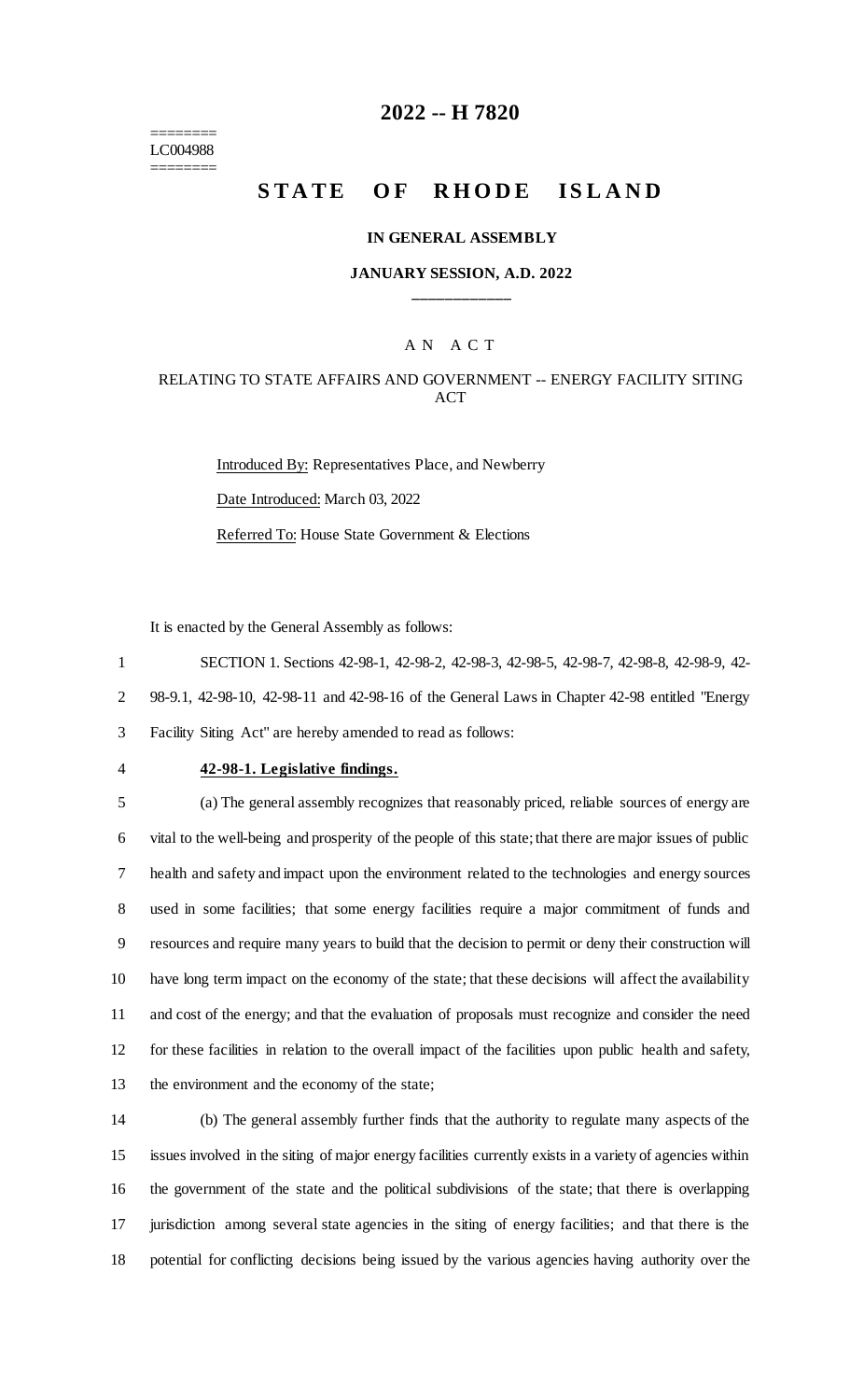different aspects of the siting of a major energy facility;

 (c) The jurisdiction of each state agency should be defined, and the role of each agency in energy siting should be delineated, to eliminate overlap and duplication and to insure that expeditious decisions are made within a time frame to be determined by law; and that in addition to the existing regulation, statewide and regional planning for energy resources and the assessment of our state's need for energy should be on-going activities within Rhode Island;

- (d) There is need for a coordinated decision on any major energy facility; the technical expertise for this evaluation is available within existing agencies involved with the siting process; and
- (e) There is a need for coordinating and expediting the review of each state agency and that 11 the authority and responsibility to perform that function should be established; and

 (f) The general assembly recognizes that a host community for a proposed or existing major 13 generating facility is uniquely affected by the energy facility siting process.

### **42-98-2. Declaration of policy.**

It shall be the policy of this state to assure that:

 (1) The facilities required to meet the energy needs of this and succeeding generations of Rhode Islanders are planned for, considered, and built in a timely and orderly fashion;

 (2) Construction, operation, and/or alteration of major energy facilities shall only be undertaken when those actions are justified by long term state and/or regional energy need forecasts;

 (3) The energy shall be produced at the least possible cost to the consumer consistent with the objective of ensuring that the construction, operation, and decommissioning of the facility shall produce the fewest possible adverse effects on the quality of the state's environment; most particularly, its land and its wildlife and resources, the health and safety of its citizens, the purity of its air and water, its aquatic and marine life, and its esthetic and recreational value to the public;

 (4) The licensure and regulatory authority of the state be consolidated in a single body, which will render the final licensing decision concerning the siting, construction, operation and/or alteration of major energy facilities;

 (5) An energy facility planning process shall be created through which the statewide planning program, in conjunction with the division of public utilities and carriers, will be empowered to undertake evaluations and projections of long and short term energy needs, and any other matters that are necessary to establish the state energy plans, goals, and policies. The state planning council shall be authorized and empowered to adopt a long term plan assessing the state's future energy needs and the best strategy for meeting them, as part of the state guide plan by January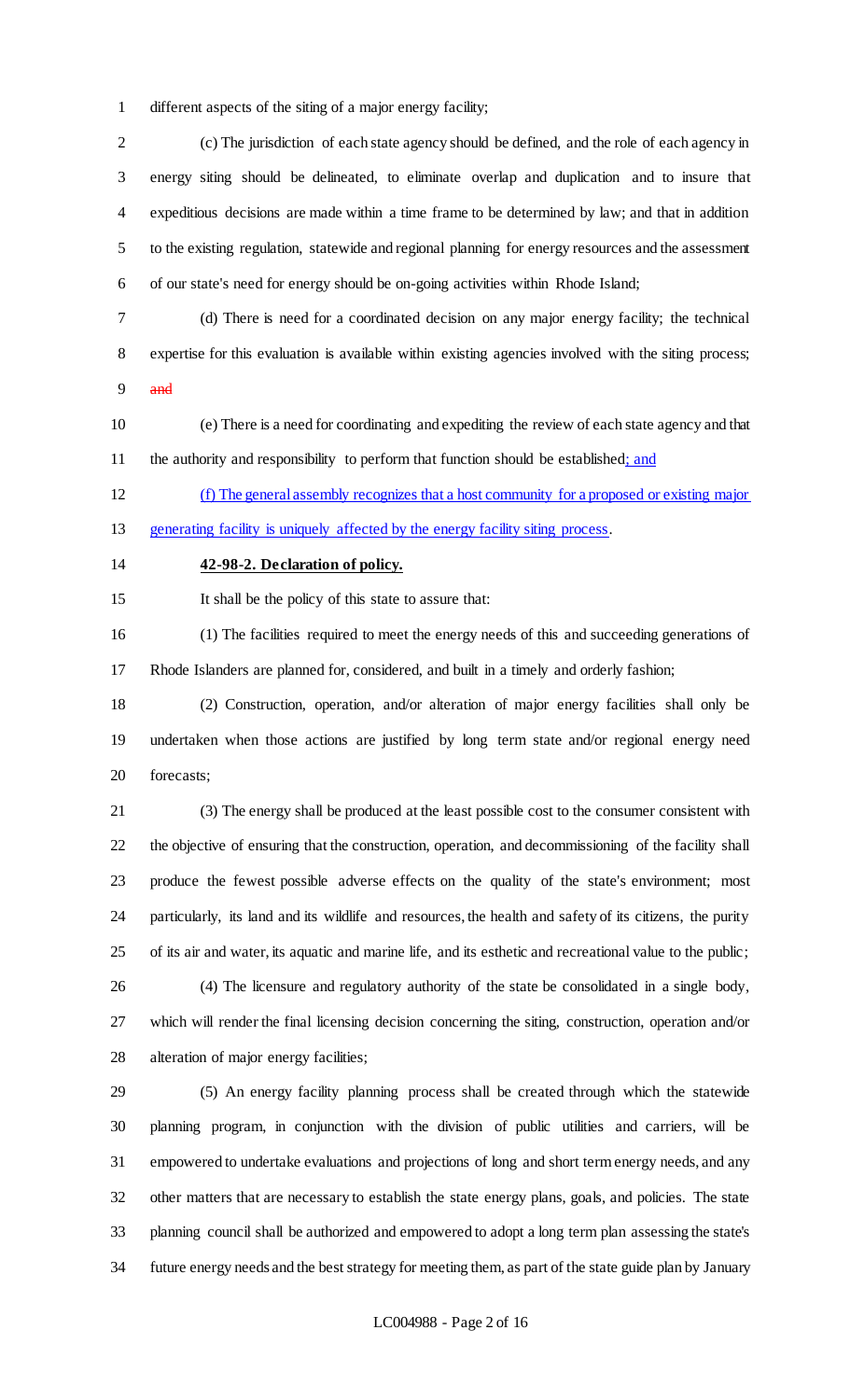1 1, 1991.

| $\overline{2}$           | (6) The construction, operation and/or alteration of major energy facilities shall be                          |
|--------------------------|----------------------------------------------------------------------------------------------------------------|
| 3                        | consistent with the state's established energy plans, goals, and policy.                                       |
| $\overline{\mathcal{A}}$ | (7) Before approving the construction, operation and/or alteration of major energy                             |
| 5                        | facilities, the board shall determine whether cost effective efficiency and conservation                       |
| 6                        | opportunities provide an appropriate alternative to the proposed facility.                                     |
| 7                        | (8) The energy facilities siting board shall give priority to energy generation projects based                 |
| $8\,$                    | on the degree to which such projects meet, criteria including, but not limited to:                             |
| 9                        | (i) Using renewable fuels, or natural gas, or coal processed by "clean coal technology" as                     |
| 10                       | their primary fuel;                                                                                            |
| 11                       | (ii) Maximizing efficiency;                                                                                    |
| 12                       | (iii) Using low levels of high quality water;                                                                  |
| 13                       | (iv) Using existing energy-generation facilities and sites;                                                    |
| 14                       | (v) Producing low levels of potentially harmful air emissions;                                                 |
| 15                       | (vi) Producing low levels of wastewater discharge;                                                             |
| 16                       | (vii) Producing low levels of waste into the solid waste stream; and                                           |
| 17                       | (viii) Having dual fuel capacity.                                                                              |
| 18                       | The board shall, within its rules and regulations, provide guidelines and definitions of                       |
| 19                       | appropriate standards for the criteria designated in this subsection by January 1, 1991.                       |
| 20                       | 42-98-3. Definitions.                                                                                          |
| 21                       | As used in this chapter:                                                                                       |
| 22                       |                                                                                                                |
|                          | (1) "Advisory agencies" means the agencies, councils, boards, departments, and officials                       |
| 23                       | of state or political subdivisions of the state which, absent this chapter, would have statutory               |
| 24                       | authority to grant or deny a permit, license, variance, or assent, and which shall function at the             |
| 25                       | direction of the board for hearing an issue and rendering an advisory opinion thereon, including,              |
| 26                       | but not limited to, the public utilities commission, department of transportation, department of               |
| 27                       | environmental management, historical preservation and heritage commission, division of planning,               |
| 28                       | department of health, office of energy resources, municipal zoning board, municipal planning                   |
| 29                       | board, municipal building inspector, and municipal tax assessor.                                               |
| 30                       | $(a)(2)$ "Agency" means any agency, council, board, or commission of the state or political                    |
| 31                       | subdivision of the state.                                                                                      |
| 32                       | $\left(\frac{h}{c}\right)$ "Alteration" means a significant modification to a major energy facility, which, as |

34 safety, and welfare. Conversion from one type of fuel to another to biofuel shall not be considered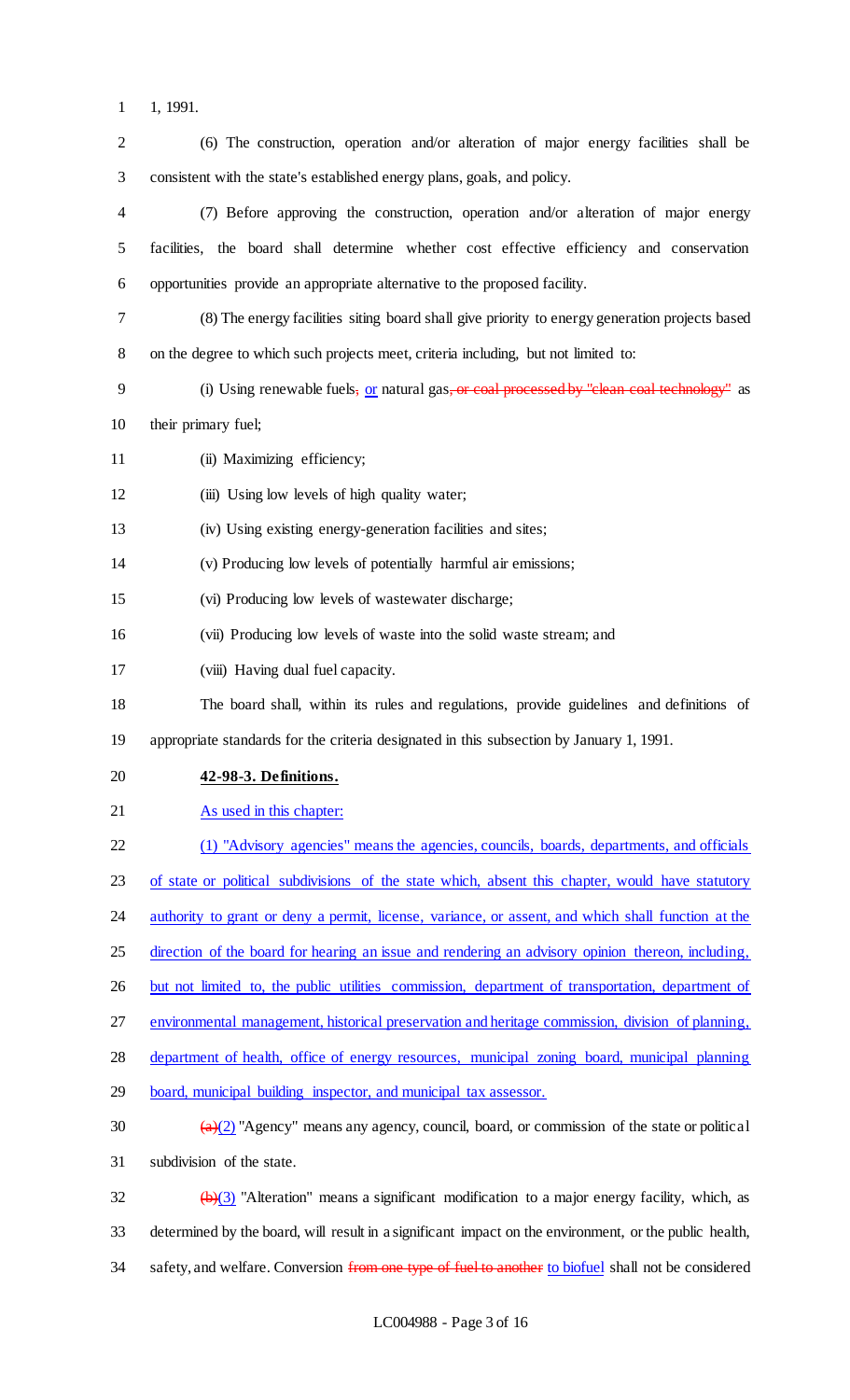- 1 to be an "alteration."
- 2  $\left(\frac{e}{4}\right)$  "Board" for purposes of this chapter refers to the siting board. 3 (5) "Host community" means any municipality in the state in which all or the majority of 4 a major energy facility is or shall be located. 5 (6) For purpose of this chapter, there shall be two types of "major energy facilities": 6 (i) "Major generating facility" means facilities for the generation of electricity designed or 7 capable of operating at a gross capacity of forty (40) megawatts or more. 8  $(d)(ii)$  "Major energy non-generating facility" means: 9 (A) Facilities facilities for the extraction, production, conversion, and processing of coal; 10 facilities for the generation of electricity designed or capable of operating at a gross capacity of 11 forty (40) megawatts or more; 12 (B) Electric transmission lines of sixty-nine (69) Kv or over; 13 (C) Facilities facilities for the conversion, gasification, treatment, transfer, or storage of 14 liquefied natural and liquefied petroleum gases; 15 (D) Facilities facilities for the processing, enrichment, storage, or disposal of nuclear fuels 16 or nuclear byproducts; 17 (E) Facilities facilities for the refining of oil, gas, or other petroleum products; facilities of 18 ten (10) megawatts or greater capacity for the generation of electricity by water power, and 19 (F) Facilities facilities associated with the transfer of oil, gas, and coal via pipeline; any 20 energy facility project of the Rhode Island economic development corporation; the board may 21 promulgate regulations to further define "major energy facility" to the extent further definition is 22 required to carry out the purpose of this chapter, provided that any waste to energy facility shall 23 not be deemed a major energy facility for the purposes of this chapter. 24 (e) "Clean coal technology" means one of the technologies developed in the clean coal 25 technology program of the United States Department of Energy, and shown to produce emissions 26 levels substantially equal to those of natural gas fired power plants. 27 **42-98-5. Board established.** 28 (a) There is established the siting board which shall be a part of state government. 29 (1) The siting board shall consist of  $t$ hree  $(3)$  five  $(5)$  members, as follows: the chairperson 30 of the public utilities commission, or designee, who shall serve as chairperson of the siting board; 31 the director of the department of environmental management or designee; and the associate director 32 of administration for planning, or designee; the attorney general, or designee; and the secretary of 33 commerce, or designee. Any member of the board who recuses him or herself shall designate his 34 or her own successor from his or her respective agency.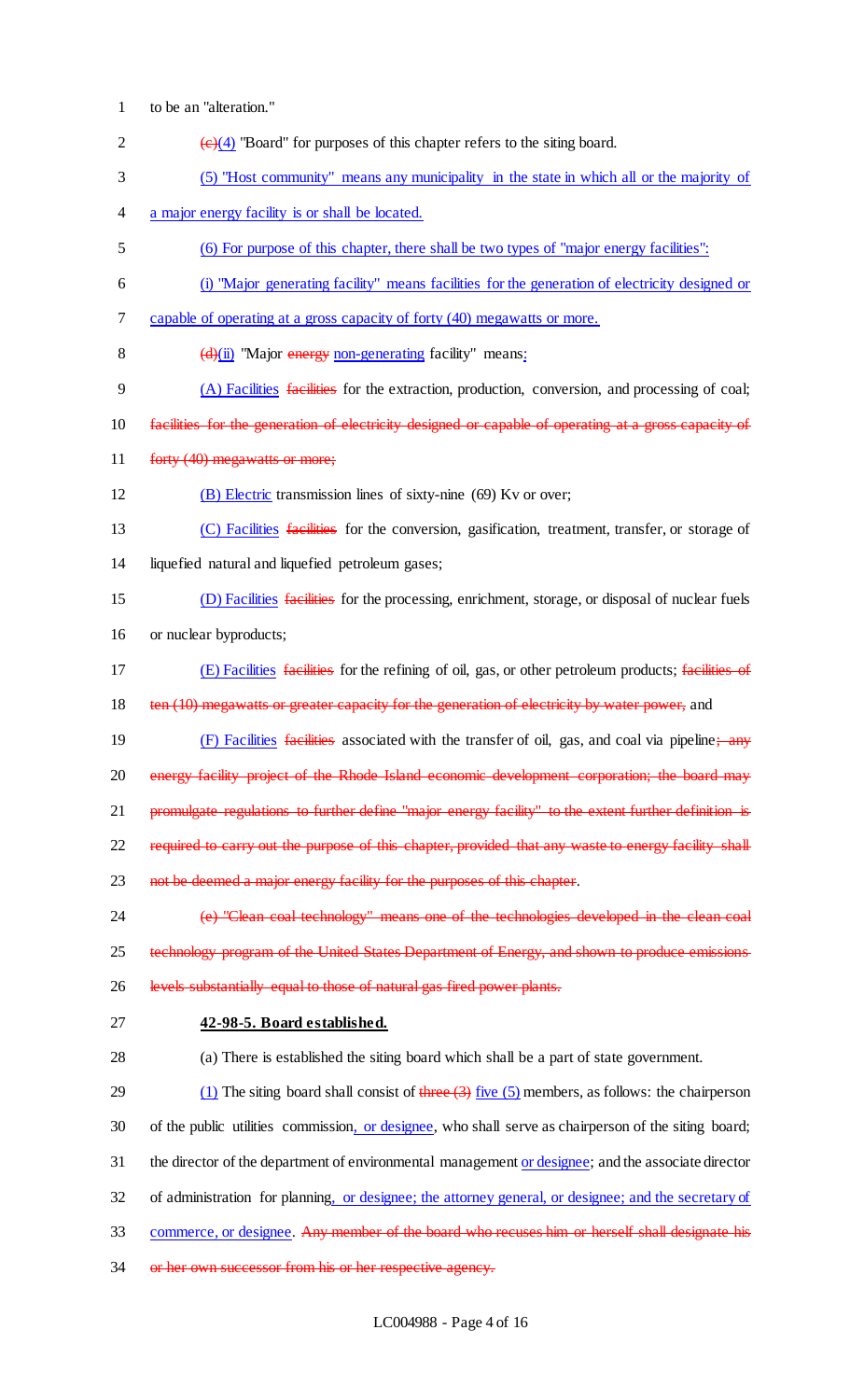(2) Any member of the board may select their own designee from their respective agency

who shall serve until a final determination is made in the proceeding for which they were

designated.

 (b) Each member of the board, including designees, shall take an oath to administer the duties of office faithfully and impartially and that oath shall be filed in the office of the secretary of state.

 (c) The members of the board shall serve without compensation, but shall be reimbursed for their actual expenses necessarily incurred in the performance of their duties. The board may engage any consultants or expert witnesses that it deems necessary to implement its statutory responsibilities; provided, however, that to the maximum extent possible, board staff be drawn from existing state agencies. The board shall select a coordinator to be responsible for the publication and distribution of all official minutes, reports, and documents and to further serve as director of the board staff, which shall be located at the division of public utilities and common carriers. The coordinator, under the direction of the chairperson, shall coordinate and expedite the work of the various agencies to ensure that decisions are made within the time frame established 16 by this chapter. The board may appoint hearing officers to conduct hearings in accordance with § 42-98-5.1. Any individual designated as board staff shall be bound to comply with the ex parte

provisions of § 42-35-13.

 (d) A quorum shall consist of a majority of the board. A majority vote of the board shall be required for all actions, including licensing decisions; provided, however, one member of the board may conduct any hearings the board is authorized to conduct pursuant to this chapter.

 (e) The board shall maintain and grant free access to records and reports in its files to members of the public during normal working hours and shall permit copies of those records and reports to be made by interested members of the public at their expense; provided, however, that the board shall not permit disclosure, other than to another government agency for the sole purpose of rendering an advisory opinion, of any information obtained by or submitted to the board pursuant to the provisions of this chapter, upon a showing, satisfactory to the board, that the information is entitled to protection as trade secrets or as privileged, confidential, or proprietary information. No other governmental agency shall disclose any trade secrets or privileged, confidential, or proprietary information.

### **42-98-7. Powers and duties.**

 (a)(1) The siting board is the licensing and permitting authority for all licenses, permits, assents, or variances which, under any statute of the state or ordinance of any political subdivision of the state, would be required for siting, construction or alteration of a major energy facility in the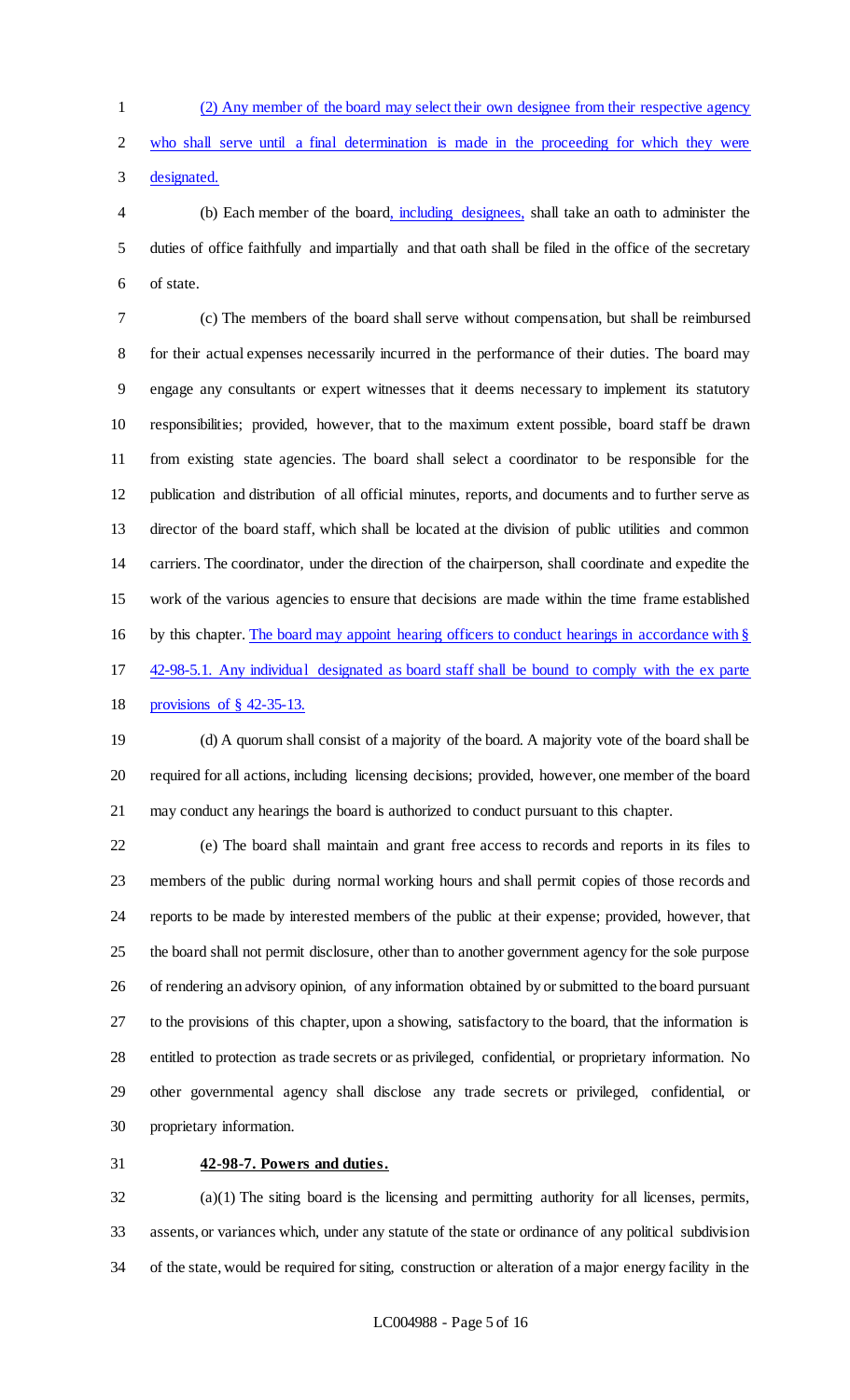state.

 (2) Any agency, board, council, or commission of the state or political subdivision of the state which, absent this chapter, would be required to issue a permit, license, assent, or variance in order for the siting, construction, or alteration of a major energy facility to proceed, shall sit and function at the direction of the siting board. These agencies shall follow the procedures established by statute, ordinance, and/or regulation provided for determining the permit, license, assent, or variance, but, instead of issuing the permit, license, assent, or variance, shall forward its findings from the proceeding, together with the record supporting the findings and a recommendation for final action, to the siting board.

 (3) Notwithstanding any provision in this chapter to the contrary, in those instances in which the department of environmental management exercises a permitting or licensing function under the delegated authority of federal law, including, but not limited to, the Federal Clean Water Act (33 U.S.C. § 1251 et seq.), the Resource Conservation and Recovery Act (42 U.S.C. § 6901 et seq.), the Clean Air Act (42 U.S.C. § 7401 et seq.), and those state laws and regulations which implement those federal laws, the department of environmental management shall be the licensing and permitting authority. Moreover, the authority to issue licenses and permits delegated to the department of environmental management pursuant to chapter 1 of title 2 and to the coastal resources management council pursuant to chapter 23 of title 46, shall remain with those agencies, but in all other respects the department of environmental management and the coastal resources management council shall follow the procedures set forth in this chapter.

 (b) The siting board is authorized and empowered to summon and examine witnesses and to compel the production and examination of papers, books, accounts, documents, records, certificates, and other legal evidence that may be necessary for the determination of its jurisdiction and decision of any question before, or the discharge of any duty required by law of, the board.

 (c) The siting board is empowered to issue any orders, rules, or regulations as may be 26 required to effectuate the purposes of this chapter. The board shall review its rules and regulations from time to time and shall modify, amend or repeal any rules or regulations as may be required to effectuate the purposes of this chapter.

- 29 (d) The siting board shall, by regulation, determine the standards for intervention. Each
- host community shall be granted intervenor status as of right.
- (e) The siting board's proceedings shall in all respects comply with the requirements of the Administrative Procedures Act, chapter 35 of this title, except where otherwise explicitly provided.
- **42-98-8. Applications -- Contents -- Acceptance for filing.**
- (a) The rules and regulations promulgated by the board pursuant to § 42-98-7(c) shall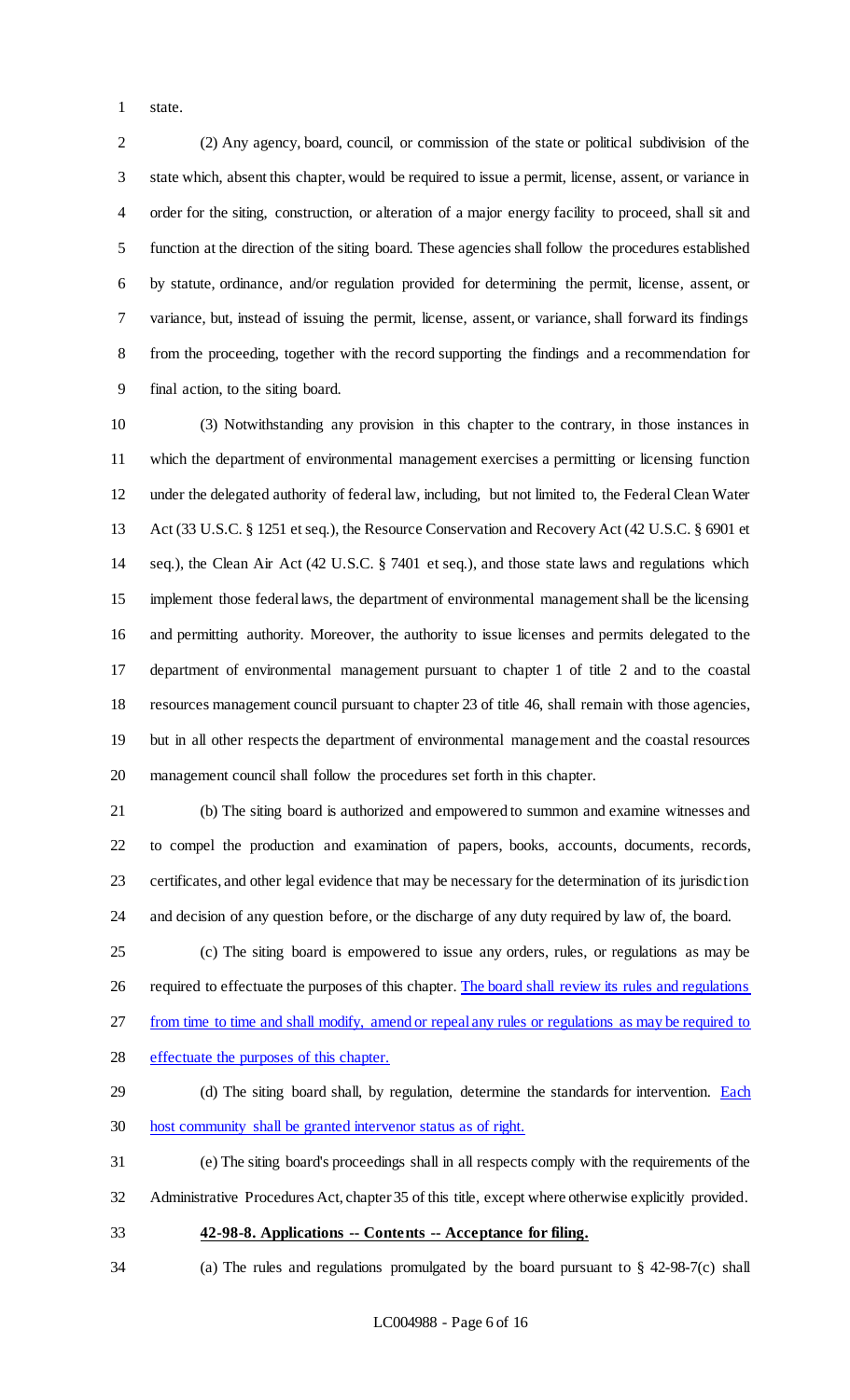prescribe the form and contents of applications under this chapter. The applications shall contain at least the following, where applicable:

 (1) Identification of the proposed owner(s) of the facility, including identification of all affiliates of the proposed owners, as the term is defined in § 39-3-27.

 (2) Detailed description of the proposed facility, including its function and operating 6 characteristics, and  $\frac{a}{a}$  complete set of plans as to all structures, including underground construction and transmission facilities, underground or aerial, associated with the proposed facility.

8 The complete set of plans shall be the basis for determining jurisdiction under the energy facility siting act and shall be the plans submitted to all advisory agencies whose permit is required under the law.

 (3) A detailed description and analysis of the impact of the proposed facility on its physical and social environment together with a detailed description of all environmental characteristics of the proposed site, including, but not limited to, the types of fuels and waste products used, stored, and produced by the facility, and a summary of all studies prepared and relied upon in connection therewith.

 Where applicable these descriptions and analysis shall include a review of current independent, scientific research pertaining to electric and magnetic fields (EMF). The review shall provide data assessing potential health risks associated with EMF exposure. For the purposes of this chapter "prudent avoidance" shall refer to measures to be implemented in order to protect the public from EMF exposure.

 (4) All studies and forecasts, complete with the information, data, methodology, and assumptions on which they are based, on which the applicant intends to rely in showing the need for the proposed facility under the statewide master construction plan submitted annually.

 (5) Complete detail as to the estimated construction cost of the proposed facility, the projected maintenance and operation costs, estimated costs to the community such as safety and public health issues, storm damage and power outages, estimated costs to businesses and homeowners due to power outages, the estimated unit cost of energy to be produced by the proposed facility, and expected methods of financing the facility.

 (6) A detailed description of the short-term and long-term economic impacts associated with constructing and operating the proposed project.

 $(6)(7)$  A complete life-cycle management plan for the proposed facility, including measures for protecting the public health and safety and the environment during the facility's normal and off-normal operations, including, but not limited to, plans for the handling and disposal of wastes from the facility, and plans for the decommissioning of the facility at the end of its useful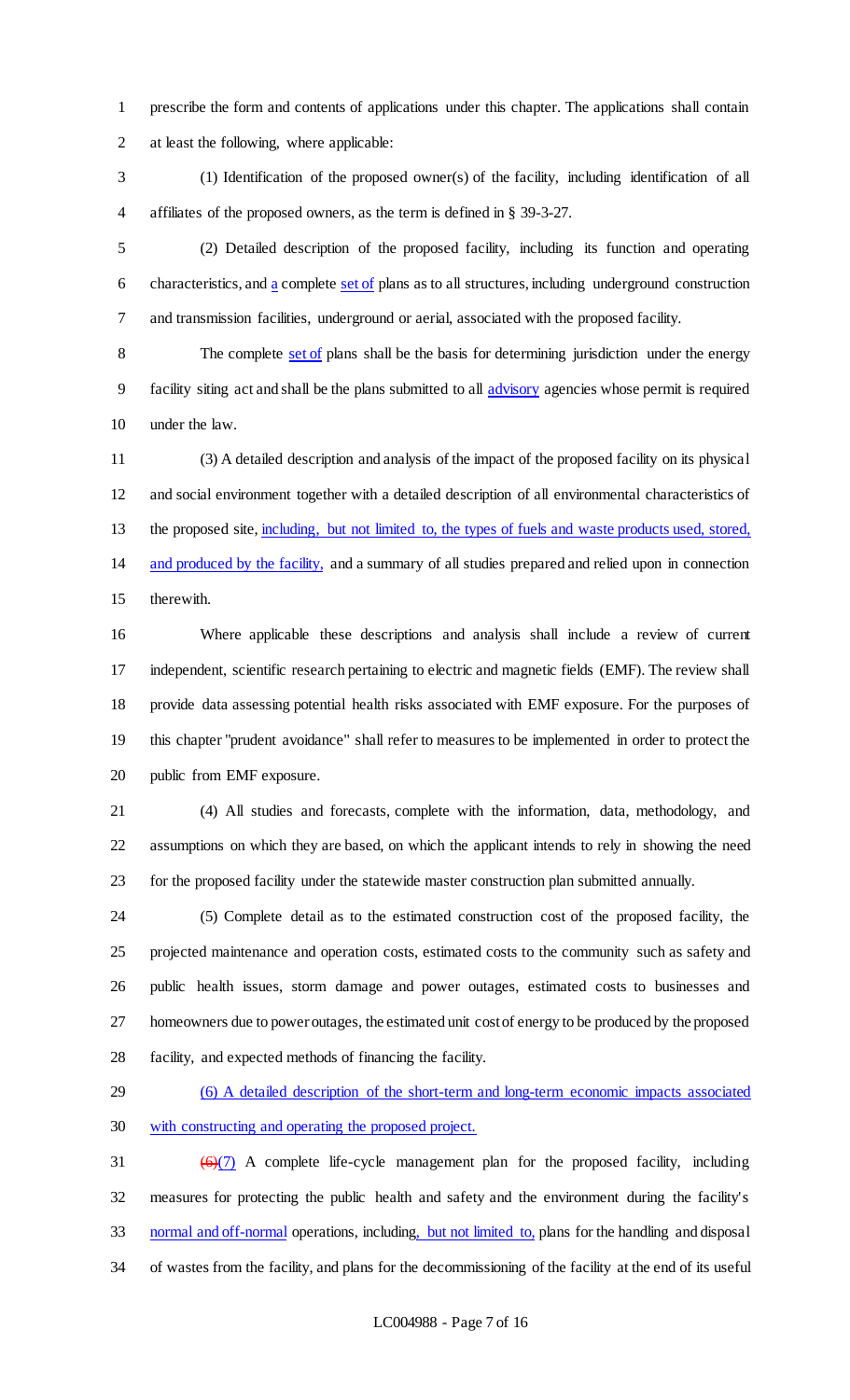1 life.

| $\mathbf{2}$             | $(7)(8)$ A study of alternatives to the proposed facility, including alternatives as to energy             |
|--------------------------|------------------------------------------------------------------------------------------------------------|
| 3                        | sources, methods of energy production, and sites for the facility, together with reasons for the           |
| $\overline{\mathcal{A}}$ | applicant's rejection of these alternatives. The study shall include estimates of facility cost and unit   |
| 5                        | energy costs of alternatives considered.                                                                   |
| 6                        | (b) When an application relates to a major generating facility, the application shall also                 |
| $\tau$                   | include at least the following, where applicable:                                                          |
| $8\,$                    | (1) All information and materials which, not set forth in this chapter, the applicant would                |
| $\overline{9}$           | be required to submit to advisory agencies in order to apply for necessary permits, licenses,              |
| 10                       | variances, or assents, including, but not limited to, items required for major land development            |
| 11                       | submissions under $\S$ $\S$ 45-23-40(a) and 45-23-41(a).                                                   |
| 12                       | (2) Confirmation that the applicant met or attempted to meet with advisory agencies for                    |
| 13                       | pre-application conferences held with state and municipal agencies, as set forth in § 42-98-8.1.           |
| 14                       | (3) Detailed description of applicant's access to all necessary utilities, including, but not              |
| 15                       | limited to, water, sewer, electric, and gas.                                                               |
| 16                       | (c) Each application shall be reviewed prior to docketing.                                                 |
| 17                       | $\left(\frac{b}{c}\right)$ When an application relates to a major non-generating facility, the board shall |
| 18                       | conduct a preliminary review to determine whether the application contains each item as required           |
| 19                       | by subsection (a) of this section. Within thirty (30) days of the filing of an applicant application       |
| 20                       | under this chapter, the board shall notify the applicant whether the application is in the form and        |
| 21                       | addresses the matters that are required by this section and the rules and regulations as are               |
| 22                       | promulgated pursuant to $\S$ 42-98-7. An application meeting these requirements shall then be              |
| 23                       | docketed. Any application deemed to be deficient shall be returned to the applicant, together with         |
| 24                       | a concise and explicit statement of the application's deficiencies. Within fifteen (15) days of the        |
| 25                       | resubmission of an application following a rejection for deficiency, the board shall either docket         |
| 26                       | the application together with specification of continuing deficiencies noted by the board, if any; or      |
| 27                       | shall issue a decision rejecting the application due to continuing deficiencies.                           |
| 28                       | (2) When an application relates to a major generating facility, the board shall conduct a                  |
| 29                       | preliminary review to determine whether the application contains each item as required by                  |
| 30                       | subsections (a) and (b) of this section. The advisory agencies shall review the application and shall      |
| 31                       | advise the board in writing whether the application contains sufficient information and materials          |
| 32                       | for the purposes of issuing an advisory opinion to the board. The board may require the applicant          |
| 33                       | to provide public copies of the application to each advisory agency along with notification of the         |
| 34                       | advisory agency's authority to advise the board of the application's completeness pursuant to this         |
|                          |                                                                                                            |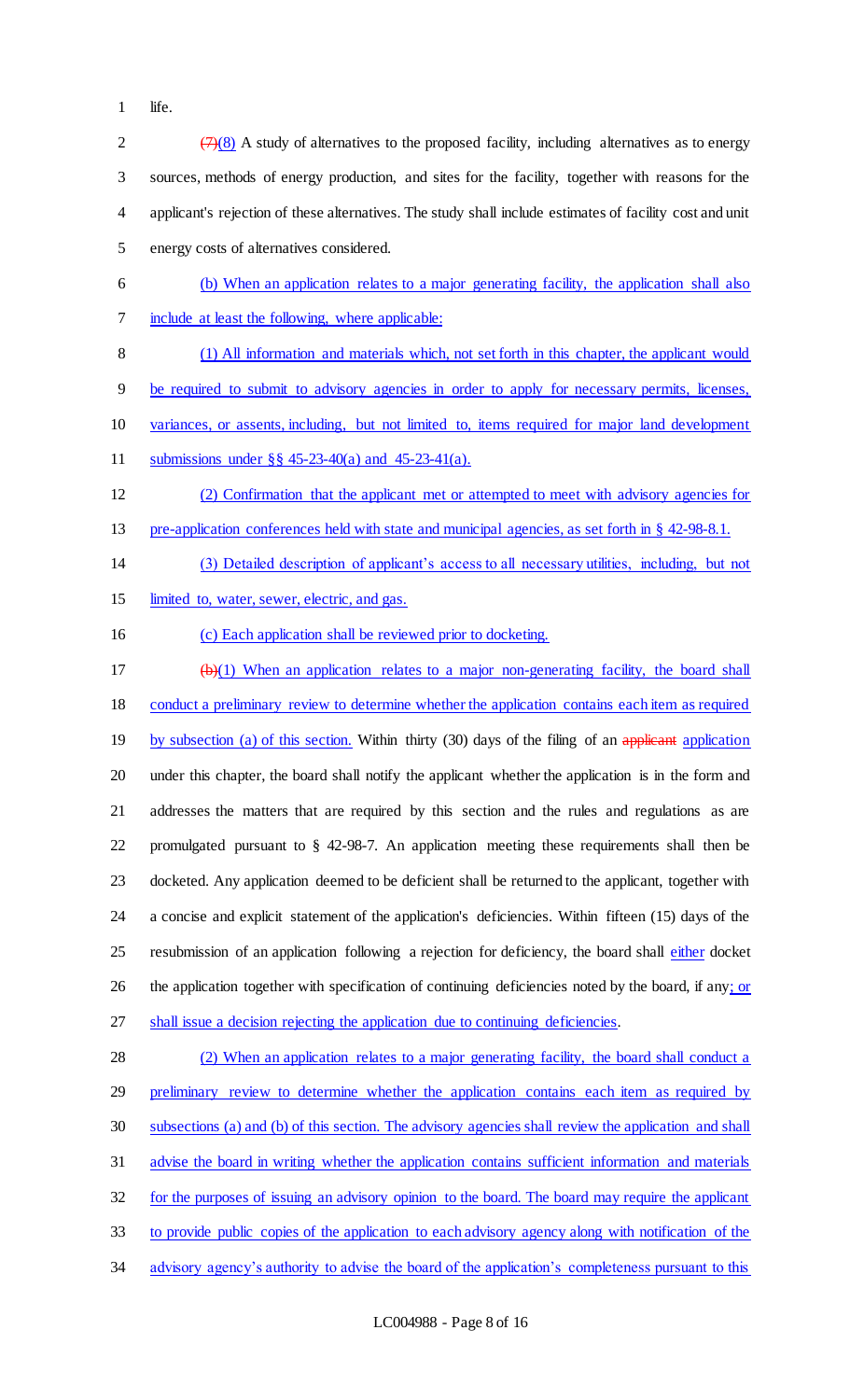chapter. Each advisory agency shall provide written comments to the board related to the sufficiency of the application within sixty (60) days of receipt of the board's notification, or the right to review the application for sufficiency shall be forfeited. Nothing contained herein shall be construed as preventing any advisory agency from requesting additional information during the siting process. Within seventy-five (75) days of the filing of an application under this chapter, the board shall notify the applicant whether the application is in the form and addresses the matters that are required by this section and the rules and regulations as are promulgated pursuant to § 42-98- 7. An application meeting these requirements shall then be docketed. Any application deemed to be deficient shall be returned to the applicant, together with a concise and explicit statement of the application's deficiencies. Following the resubmission of an application after a rejection for deficiency, the board shall coordinate with the advisory agencies to determine whether the application's deficiencies have been cured. The board shall then either docket the application together with specification of continuing deficiencies, if any, or shall issue a decision rejecting the application due to continuing deficiencies.

### **42-98-9. Applications -- Procedures for review -- Preliminary hearing.**

 (a) Within sixty (60) days following the board's docketing of an application the board shall, on not less than forty-five (45) days' notice to all agencies, subdivisions of the state, and the public, convene a preliminary hearing on the application to determine the issues to be considered by the board in evaluating the application, and to designate those agencies of state government and of political subdivisions of the state which shall act at the direction of the board for the purpose of rendering advisory opinions on these issues, and to determine petitions for intervention.

 (b) The board shall consider as issues in every proceeding the ability of the proposed facility to meet the requirements of the laws, rules, regulations, and ordinances under which, absent this chapter, the applicant would be required to obtain a permit, license, variance, or assent. The agency of state government or of a political subdivision of the state which, absent this chapter, would have statutory authority to grant or deny the permit, license, variance, or assent, shall function at the direction of the board for hearing the issue and rendering an advisory opinion thereon.

29 (c) The board shall may limit the scope of any agency's investigation where it finds that more than one agency has jurisdiction over a matter at issue in the licensing process. In these 31 instances, the board shall may determine which agency shall make the necessary findings on the issue after giving proper consideration to the expertise and resources available to each of the agencies involved.

(d) The public utilities commission shall conduct an investigation in which the division of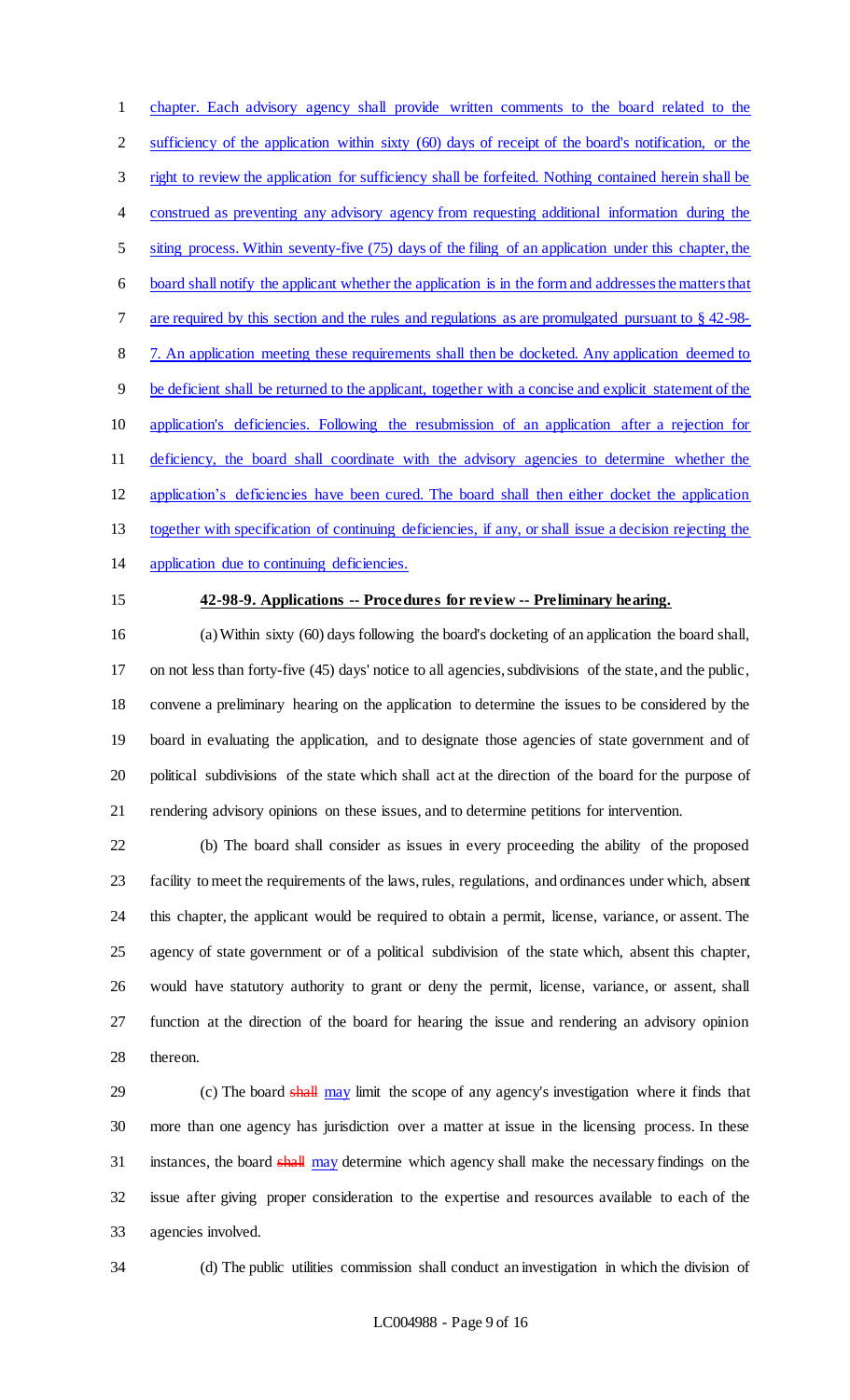planning of the department of administration, the governor's office of energy assistance and the division of public utilities and carriers shall participate and render an advisory opinion as to the need for the proposed facility.

 (e) The statewide planning program within the department of administration shall conduct an investigation and render an advisory opinion as to the socio-economic impact of the proposed 6 facility and its construction and consistency with the state guide plan, and consistency with the municipal comprehensive plan for the host community.

 (f) When the subject of the application is a major generating facility, the zoning, planning, and building departments of the host community shall conduct investigations and render advisory opinions as to consistency with the municipal comprehensive plan, the potential impact of the

 proposed facility on local services and infrastructure, and the potential impact on all public and private property located within three (3) miles of the proposed site bounds.

- (g) Any town or city council may submit to the board a resolution setting forth the council's
- support or opposition to a proposed project.

 (h) Nothing contained herein shall be construed as preventing the board from requesting additional advisory opinions.

17  $(f)(i)$  A decision of the board under this section shall be issued within thirty (30) days following the conclusion of the preliminary hearing and in any event within forty-five (45) days of the commencement of the hearing.

# **42-98-9.1. Public notice and hearings on construction projects in cities and towns affected.**

- (a) Upon receiving a utility company application the board shall immediately notify, in writing, the councils of the towns and cities affected by the construction.
- 24 (b) The When the subject of the application is a major non-generating facility, the board 25 shall have at least one public hearing in each town or city affected the host community prior to holding its own hearings and prior to taking final action on the application. All details of acceptance 27 for filing in § 42-98-8(a)(1)  $-(a)(6)$  shall be presented at town or city hearings for public comment. 28 When the subject of the application is a facility for the generation of electricity, or are new facilities for the transmission of electricity, the town or city where the proposed facility would be located may request funding from the applicant to perform studies of the local environmental effects of the proposed facility. The expense of those studies shall not exceed the lesser of one hundred thousand dollars (\$100,000) or one-tenth percent (.1%) of the estimated capital cost of the proposed facility 33 located in such city or town. If the applicant contests the relevance of the requested study, or believes it to be redundant with studies already performed, the applicant may request a ruling from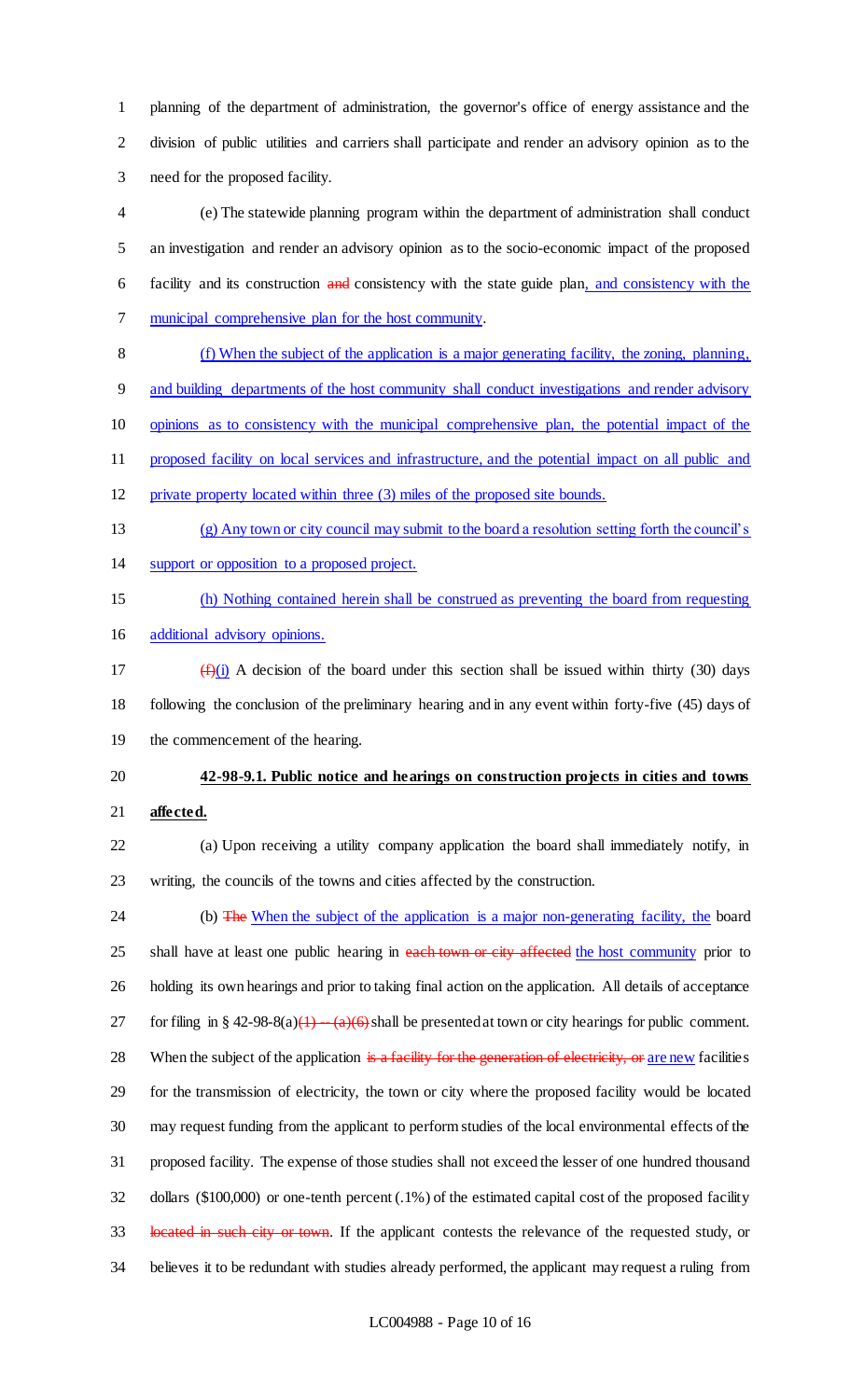the board whether the study is necessary and reasonably expected to produce relevant information. The board's ruling shall be conclusive and final, and shall not be the basis for an interlocutory appeal, injunction or otherwise delay the board's processing of the application.

- (c) When the subject of the application is a major generating facility, the board shall have at least three (3) public hearings in the host community prior to holding its own hearings and prior 6 to taking final action on the application. All details of acceptance for filing in  $\S$  42-98-8(a) and (b) shall be presented at public hearings for public comment. The host community where the proposed generating facility would be located may request funding from the applicant to perform studies of the local environmental effects of the proposed facility. The expense of those studies shall not exceed the greater of one hundred fifty thousand dollars (\$150,000) or one-tenth percent (.1%) of 11 the estimated capital cost of the proposed facility. The applicant shall also pay any and all fees and expenses reasonably incurred by the host community to fully participate in the facility siting process and local review, including, but not limited to, fees and expenses for legal counsel, expert evaluations, transcripts and other costs associated with the energy facility siting process. If the 15 applicant contests any fee or expense as unrelated or unreasonable, the applicant may request a ruling from the board whether the fee or expense is related and reasonable. The board's ruling shall be conclusive and final and shall not be the basis for an interlocutory appeal, injunction or otherwise delay the board's processing of the application. 19  $\left(\frac{e}{d}\right)$  The applicant shall notify the citizens in towns and cities affected thirty (30) days prior to public meetings through local papers. 21  $(d)(e)$  The applicant shall notify abutting land the following property owners individually, in writing, thirty (30) days prior to the hearings, by certified mail, postage prepaid: (1) For applications related to major non-generating facilities, applicants shall notify all 24 property owners whose property is located within three hundred feet (300<sup>°</sup>) from the limit of 25 disturbance of the proposed project or the centerline of a proposed linear project; and (2) For applications related to major generating facilities, applicants shall notify all 27 property owners whose property is located within two (2) miles from the proposed site boundaries. 28  $\left(\frac{e}{f}\right)$  Public input shall be a part of the decision making process.
- **42-98-10. Agency procedures -- Advisory opinion.**
- (a) Each agency of the state or political subdivision of the state designated under § 42-98- 9 shall proceed to consider the issue or issues consigned to it for review. Each advisory agency shall conclude its consideration and issue its advisory opinion not more than six (6) months following its designation under § 42-98-9 and receipt of all application materials, or any lesser time 34 that the board may require, or the right to exercise the function shall be forfeited to the board. The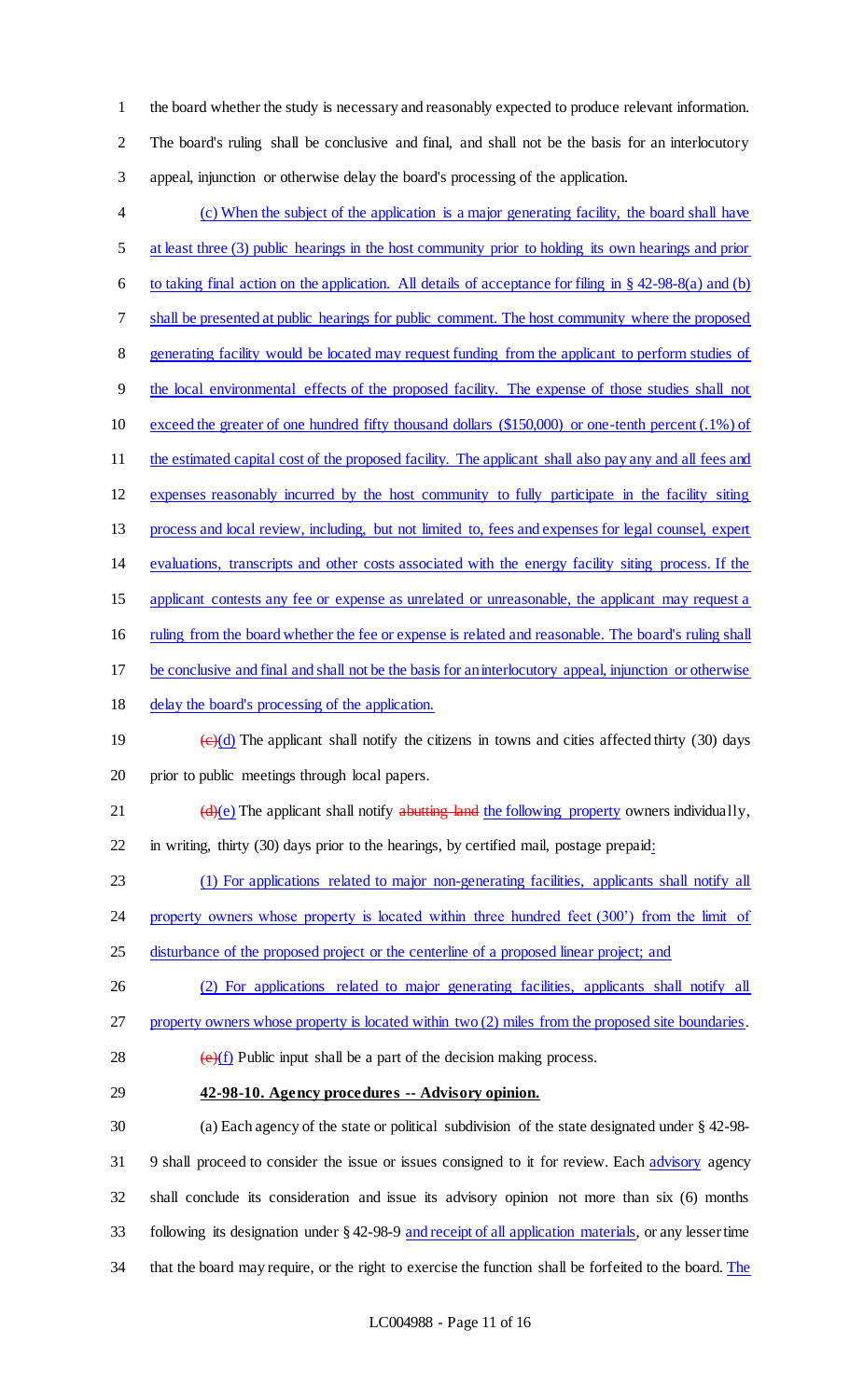board may suspend an application proceeding where an applicant fails to provide requested relevant

information or materials to an advisory agency in a timely manner.

 (b) Advisory opinions issued by agencies designated under § 42-98-9 shall not be considered as final decisions of the agencies making the opinions, and shall not be subject to judicial review under § 42-35-15, or any other provision of the general laws.

 (c) Advisory opinions issued by zoning boards of review, building inspectors, or any other agency of a municipality designated under § 42-98-9 shall not be reviewable by the public utilities commission under § 39-1-30.

 (d) Failure or refusal of the applicant to provide requested information may be considered as grounds for recommending denial.

 (e) At the request of the siting board, the director of environmental management and the coastal resources management council shall give priority to the review of permits for energy facilities.

### **42-98-11. Final hearing -- Standards -- Decisions.**

 (a) Within forty-five (45) days after the final date for submission of advisory opinions pursuant to § 42-98-10, the board shall convene the final hearing on the application. The purpose 17 of this the final hearing shall not be to rehear the evidence which was presented previously in hearings before agencies designated under § 42-98-9, but rather to provide the applicant, intervenors, the public, and all other parties in the proceeding, the opportunity to address in a single forum, and from a consolidated, statewide prospective, the issues reviewed, and the recommendations made in the proceedings before the agencies designated under § 42-98-9. The board at this hearing may, at its discretion, allow the presentation of new evidence by any party as to the issues considered by the agencies designated under § 42-98-9. The board may limit the 24 presentation of repetitive or cumulative evidence. The **final** hearing shall proceed on not less than thirty (30) days' notice to the parties and the public, shall be concluded not more than sixty (60) days following its initiation, and shall be conducted expeditiously.

 (b) The board shall issue a decision granting a license only upon finding that the applicant has shown that:

 (1) Construction of the proposed facility is necessary to meet the needs of the state and/or region for energy of the type to be produced by the proposed facility.

 (2) The proposed facility is cost-justified, and can be expected to produce energy at the lowest reasonable cost to the consumer consistent with the objective of ensuring that the construction and operation of the proposed facility will be accomplished in compliance with all of the requirements of the laws, rules, regulations, and ordinances, under which, absent this chapter,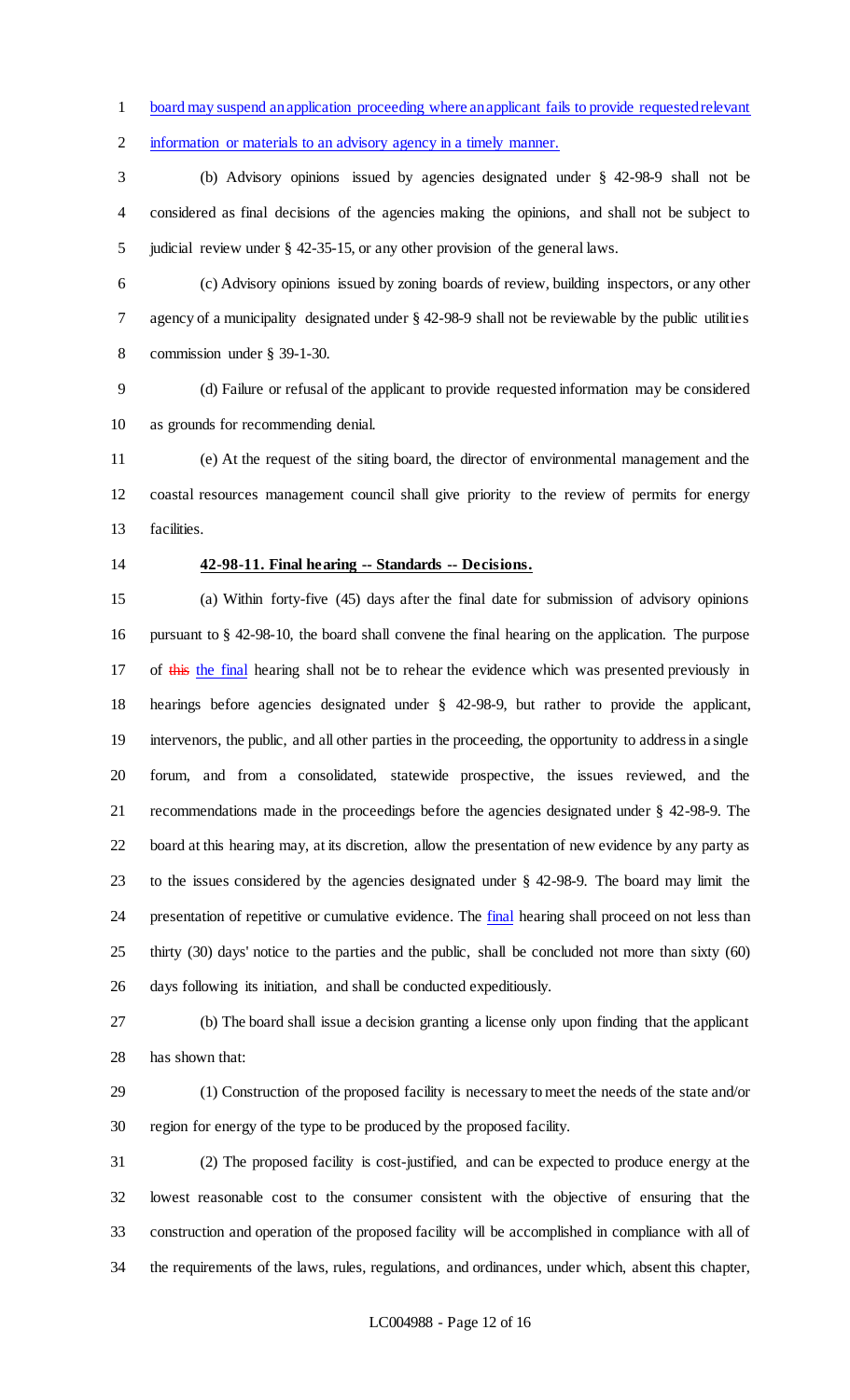a permit, license, variance, or assent would be required, or that consideration of the public health, safety, welfare, security and need for the proposed facility justifies a waiver of some part of the requirements when compliance cannot be assured.

- (3) The proposed facility will not cause unacceptable harm to the environment and will enhance the socio-economic fabric of the state.
- (c) For multiple applications related to a single project, the board shall consider the cumulative impacts of the related applications.

 $\left(\frac{e}{d}\right)$  Within sixty (60) days of the conclusion of the final hearing the board shall issue its final decision on the application. A decision in favor of the application shall constitute a granting of all permits, licenses, variances, or assents, which under any law, rule, regulation, or ordinance of the state or of a political subdivision thereof which would, absent this chapter, be required for the proposed facility. The decision may be issued requiring any modification or alteration of the proposed facility, and may be issued on any condition the board deems warranted by the record, and may be issued conditional upon the applicant's receipt of permits required by federal law. The board's decision shall explicitly address each of the advisory opinions received from agencies, and the board's reasons for accepting, rejecting, or modifying, in whole or in part, any of those advisory opinions. The board's decision shall take into consideration any town or city council resolution 18 regarding the application. The board shall, within ten (10) days of granting a license, with or 19 without conditions, deliver the decision to the governor, the speaker of the Rhode Island house of representatives, and the president of the Rhode Island senate.

### **42-98-16. Violations.**

 (a) Failure to comply with any promulgated board rule, regulation, requirement or procedure for the licensing of energy facilities shall constitute grounds for suspension or dismissal, with or without prejudice in its discretion, of licensing proceedings, provided that the applicant shall have a reasonable opportunity to show cause for and remedy the lack of compliance.

 (b) Failure to comply with any provision, condition or limitation contained in a board license to site, build, or alter a major energy facility and/or failure to comply with a board cease and desist order and/or a board order to remedy a non-complying action shall be grounds for suspension or revocation of the license, and/or shall be punishable by a fine of not more than twenty thousand dollars (\$20,000). Each day of continuing noncompliance shall be considered a separate violation and so punished.

 (c) The board may require the licensee to maintain those records as are reasonable and necessary to monitor compliance with license provisions, and shall have the authority to enter onto the property of licensees to investigate complaints of noncompliance and to perform routine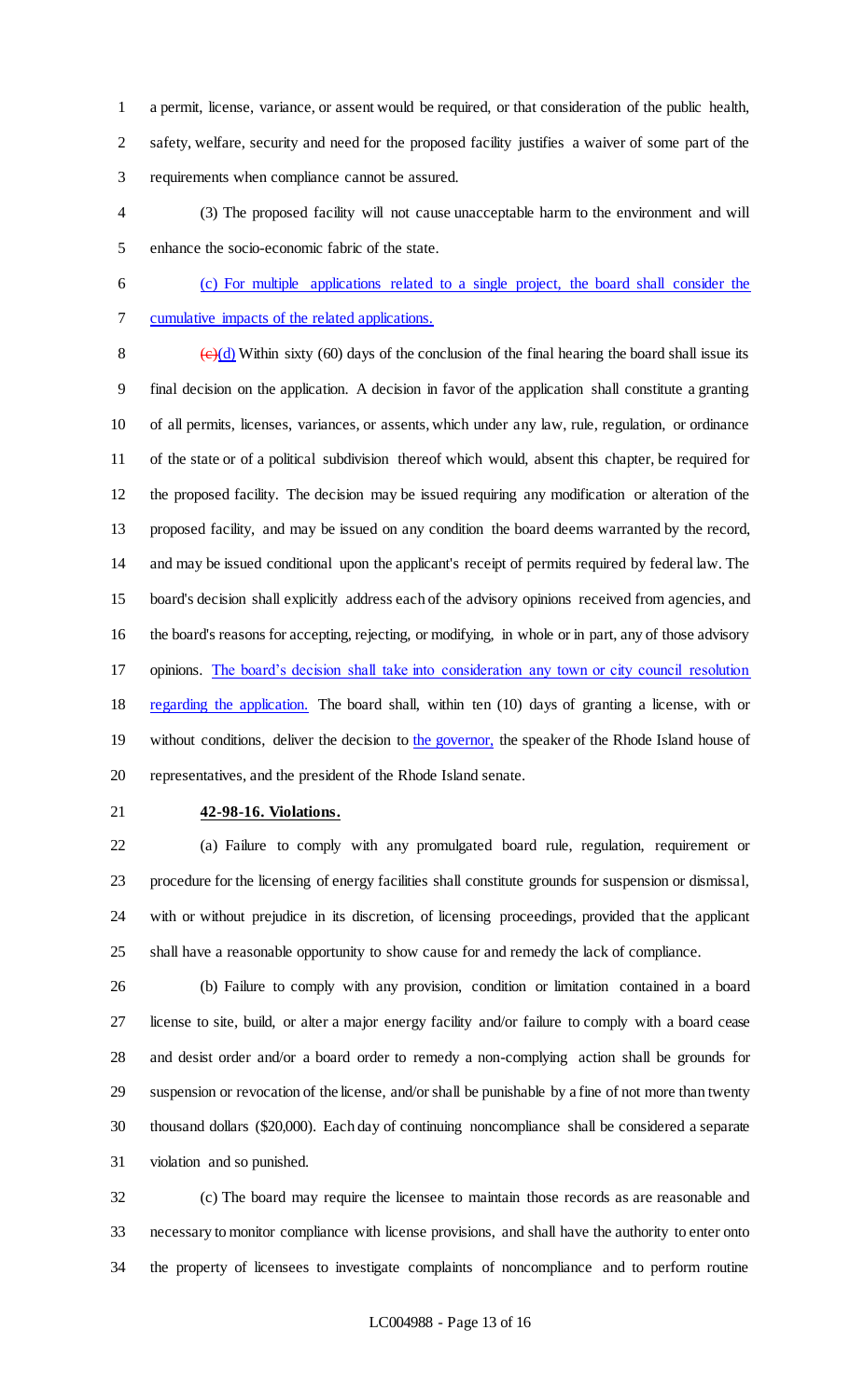inspections.

 (d) The board may designate officials or staff of any state agencies as its agents for the purposes of investigating complaints, performing routine maintenance functions and issuing written cease and desist orders. (e) Nothing in this chapter shall preclude a host community from enforcing municipal ordinances, levying fines, or pursuing any other legally available enforcement remedies, unless such ordinances are in direct conflict with a certificate or license issued by the board. SECTION 2. Chapter 42-98 of the General Laws entitled "Energy Facility Siting Act" is hereby amended by adding thereto the following sections: **42-98-5.1. Hearing officers.**  (a) The board may appoint a hearing officer to conduct hearings related to a major non- generating facility. Hearing officers shall not be appointed to conduct hearings related to a major 13 generating facility. (b) A hearing officer shall be an attorney licensed to practice law in this state. (c) A hearing officer shall be reasonably compensated for their services to the board, either 16 through contract or, if the hearing officer is a state employee, through a transfer to the state agency or department by whom the attorney is normally employed. (d) Following the completion of the hearing, the hearing officer shall file their findings and 19 recommended decision in writing with the board. The board may accept, reject, or modify, in whole 20 or in part, the hearing officer's findings and recommended decision. The hearing officer's findings 21 and recommended decision shall become effective and shall have the same force and effect as a decision of the board. If the board rejects or modifies the hearing officer's findings or recommended decision, then the board shall decide the matter independently and issue an order of the board with 24 its findings and decision. **42-98-7.1. Public advocate.**  (a) Consistent with the attorney general's constitutional and statutory authority to advocate for and on behalf of the citizens of Rhode Island, the attorney general shall appoint attorney(s) licensed to practice law in this state to serve as public advocates regarding energy facility siting matters. (b) The board shall notify the attorney general when an application has been accepted and docketed by the board, and the public advocate may intervene as a matter of right in any proceeding before the board. (c) The public advocate shall represent the citizens of Rhode Island as the attorney general may direct. The public advocate shall be accorded all the rights, privileges, and responsibilities of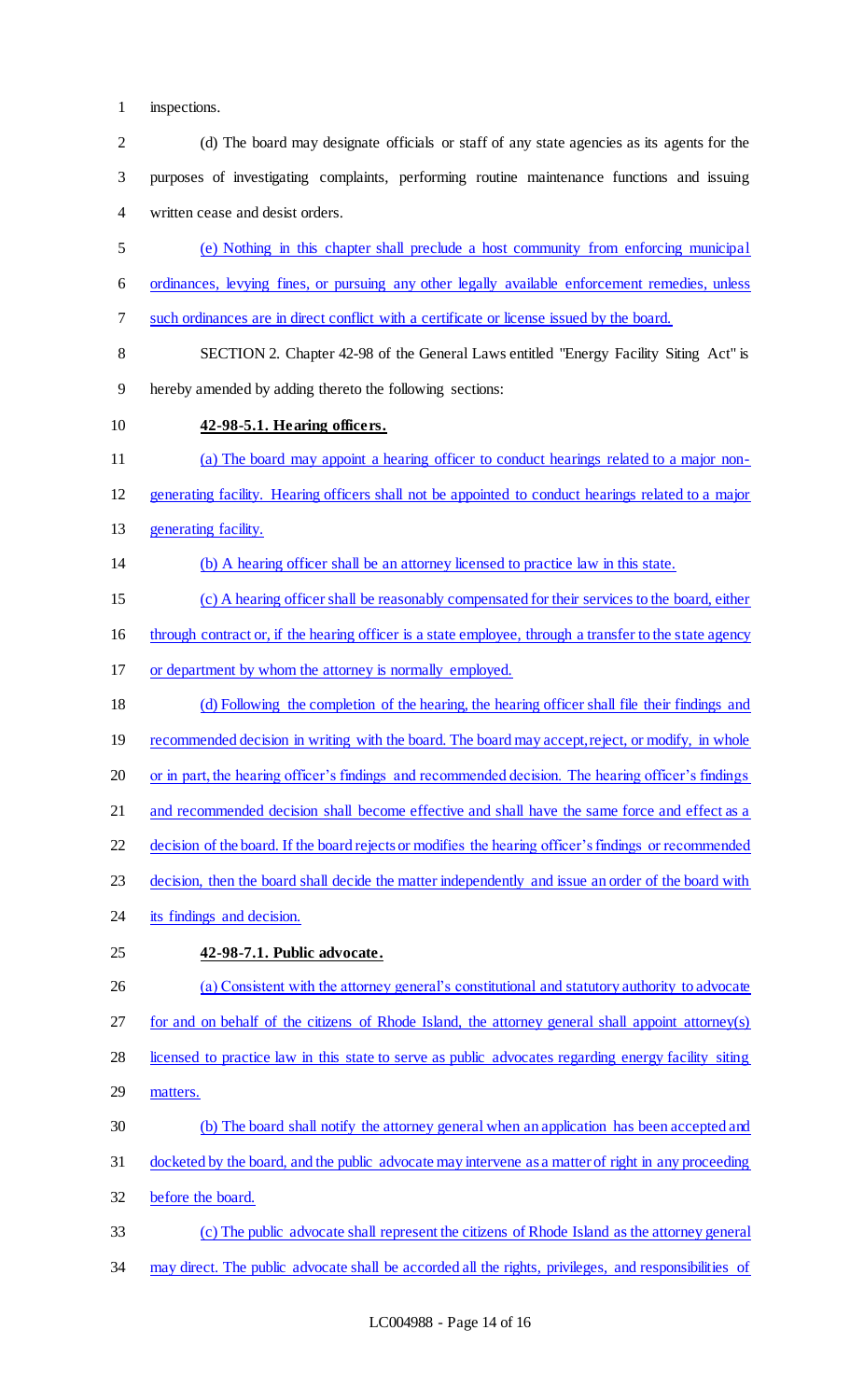- an attorney representing a party before the board.
- 2 (d) The public advocate shall be reasonably compensated for the advocate's services to the
- board. Fees for compensation of the public advocate, including fees for expert witnesses, if any,
- 4 shall be paid by the applicant through the board's assessment process.
- (e) No provision of this chapter shall derogate from the common law or statutory authority
- of the attorney general nor shall any provision be construed as a limitation on the common law or
- statutory authority of the attorney general.
- (f) No provision of this chapter shall be construed as preventing individuals or entities from
- being represented by counsel of their own choosing at their own expense.
- 

# **42-98-8.1. Pre-application requirements -- Major generating facility.**

 (a) At least sixty (60) days prior to filing an application for a major generating facility, the applicant shall meet with the board coordinator or designee to review the contents of the application and arrange for the completion of all pre-filing and filing requirements of the board, including information necessary to bill the applicant for costs related to the board's review process. (b) At least sixty (60) days prior to filing an application for a major generating facility, the applicant shall meet with each advisory agency for one or more pre-application conferences, as the term is defined in § 45-23-32.

- (1) During pre-application conferences, the applicant shall meet with appropriate officials
- 19 and staff for advice as to the required steps in the approval process, pertinent local plans,
- ordinances, regulations, rules, procedures, and standards which may bear upon the proposed
- facility. Consistent with § 45-23-35, pre-application conferences shall encourage information
- sharing, discussion of project concepts, and provide guidance to the applicant.
- (2) Prior to pre-application conferences, the applicant shall submit general, conceptual
- 24 materials, as requested by officials and staff.
- (c) At least thirty (30) days prior to filing an application for a major generating facility, an
- 26 applicant shall hold an advertised public information session in each municipality in which all or a
- portion of the proposed facility is or shall be located to present information on the proposed project
- and provide an opportunity for comments and answer questions from the public.
- 

SECTION 3. This act shall take effect upon passage.

======== LC004988 ========